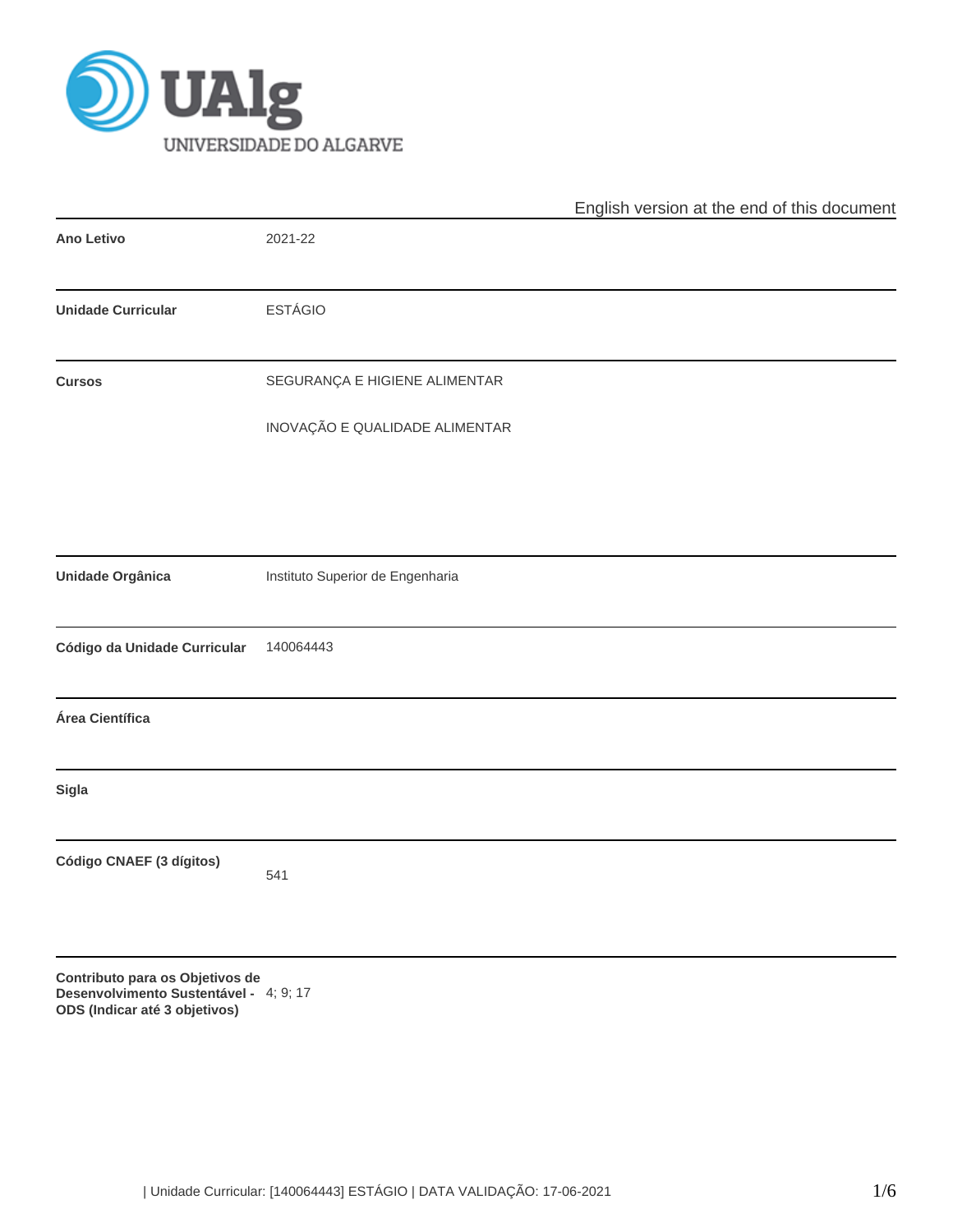

| Línguas de Aprendizagem    | Português                   |
|----------------------------|-----------------------------|
|                            |                             |
| Modalidade de ensino       | Presencial                  |
| <b>Docente Responsável</b> | Isabel Maria Carneiro Ratão |

| <b>TIPO DE AULA</b><br><b>LDOCENTE</b><br>URMAS | <b>TOTAL HORAS DE CONTACTO (*)</b> |
|-------------------------------------------------|------------------------------------|
|-------------------------------------------------|------------------------------------|

\* Para turmas lecionadas conjuntamente, apenas é contabilizada a carga horária de uma delas.

| <b>ANO</b> | <b>PERIODO DE FUNCIONAMENTO*</b> | <b>HORAS DE CONTACTO</b> | <b>HORAS TOTAIS DE TRABALHO</b> | <b>ECTS</b> |
|------------|----------------------------------|--------------------------|---------------------------------|-------------|
| ി റ0       | S2                               |                          | 750                             |             |

\* A-Anual;S-Semestral;Q-Quadrimestral;T-Trimestral

# **Precedências**

Sem precedências

# **Conhecimentos Prévios recomendados**

Recomenda-se ter a maioria das UC concluídas.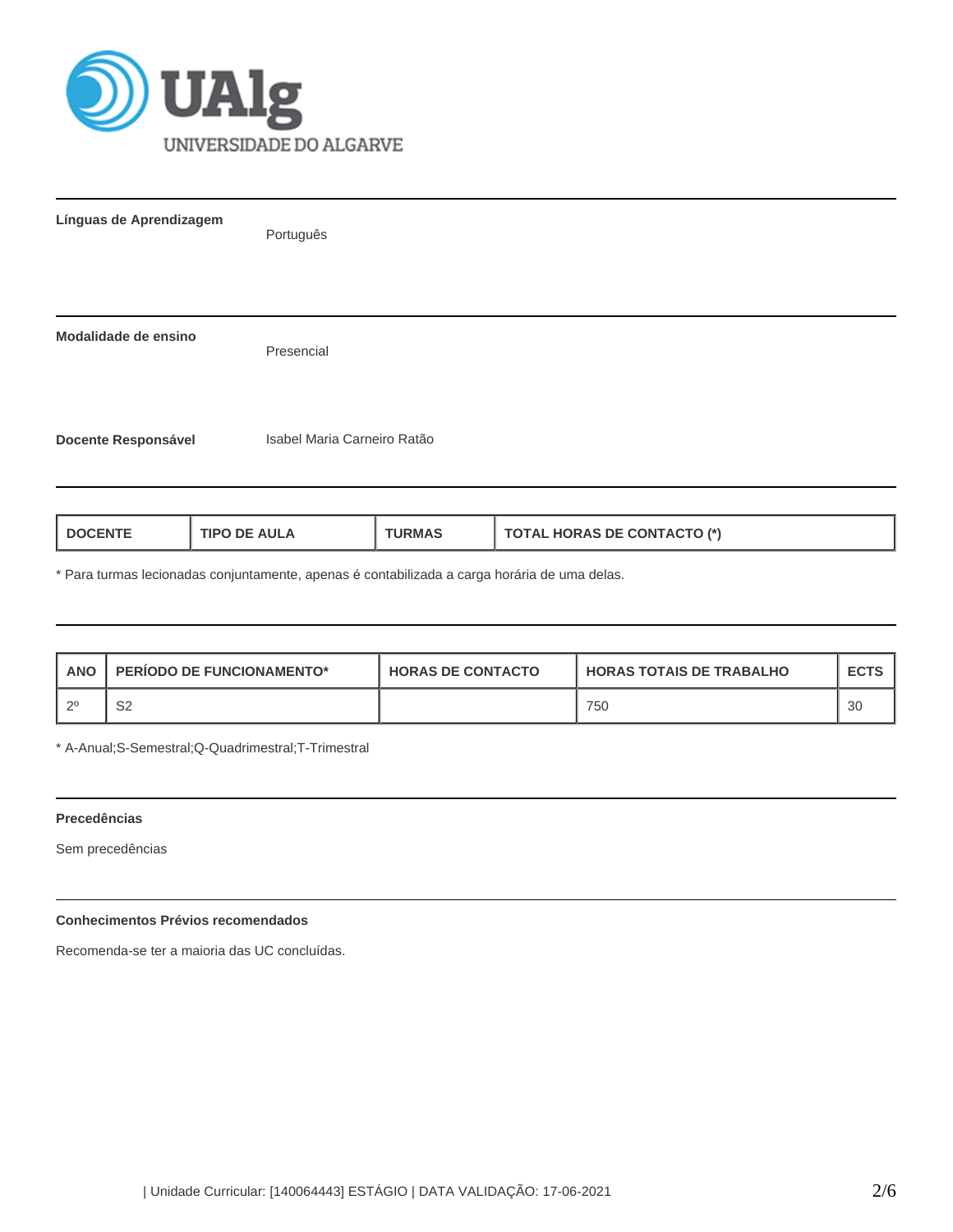

#### **Objetivos de aprendizagem (conhecimentos, aptidões e competências)**

Proporcionar aos alunos um contacto direto com práticas profissionais e formas de intervenção ligadas às competências desenvolvidas ao longo do curso.

Desenvolver capacidades de relacionamento humano dos alunos para o desempenho profissional futuro.

Fomentar e apoiar o intercâmbio entre a instituição de ensino e o tecido empresarial.

#### **Conteúdos programáticos**

O programa de estágio deve enquadrar-se no âmbito das matérias versadas durante as componentes de formação geral e tecnológica do curso.

O plano de estágio é definido previamente entre o Professor Orientador e o Supervisor na empresa/instituição de acolhimento.

A formação ocorre em contexto de trabalho sob a supervisão do responsável durante 15 semanas a 40 horas/semana, correspondendo a um total de 600 h. As restantes 150 horas serão destinadas à realização do Relatório de Estágio e correspondem a trabalho individual do aluno.

### **Metodologias de ensino (avaliação incluída)**

A classificação final baseia-se na avaliação efetuada pelo supervisor do estágio (50%) e na avaliação do relatório do trabalho realizado, bem como do cumprimento do plano de trabalho, pelo orientador do estágio na instituição de ensino (50%).

### **Bibliografia principal**

Adequada a cada estágio e indicada pelos orientador e supervisor de estágio.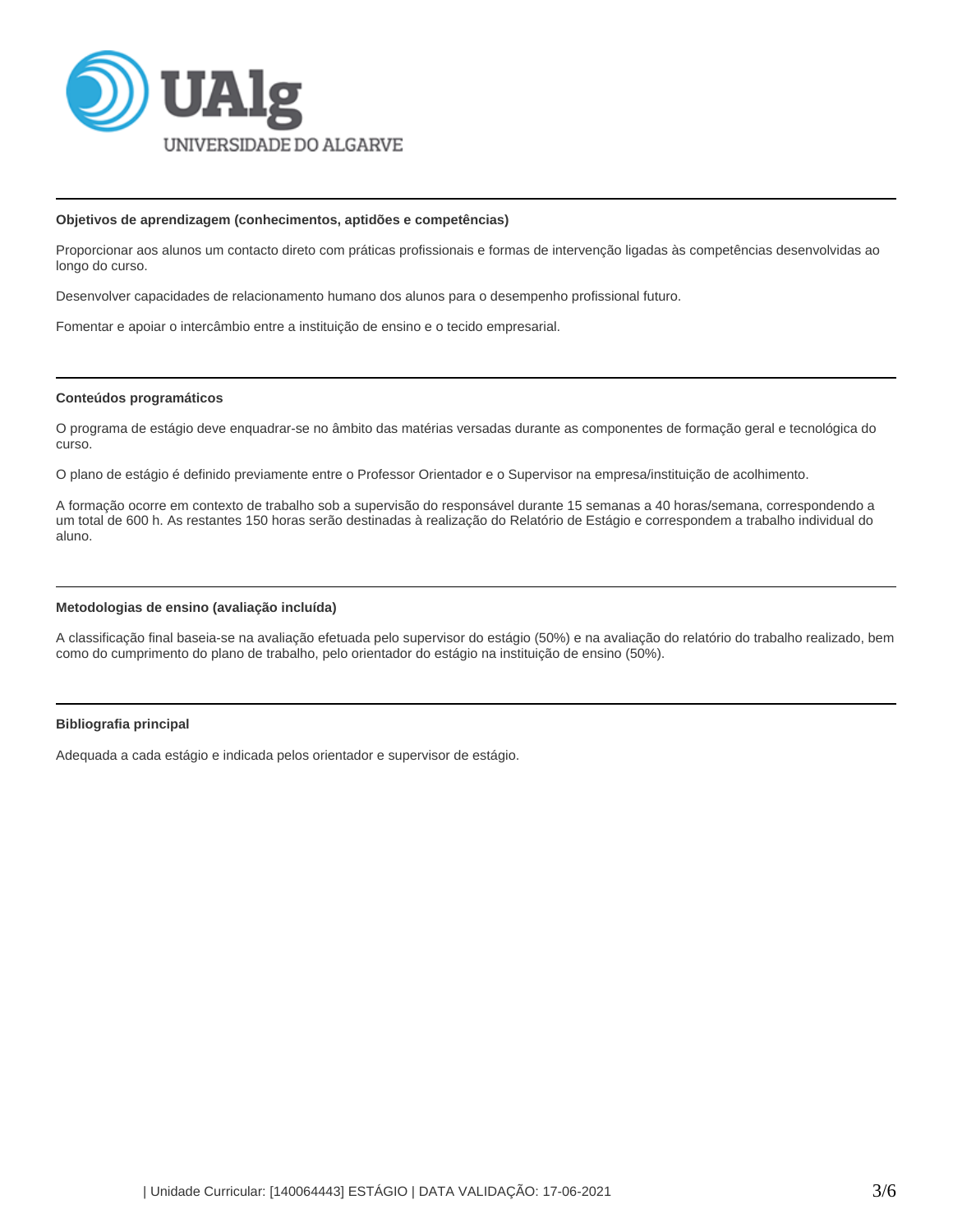

| <b>Academic Year</b>                                                                                   | 2021-22                                                |
|--------------------------------------------------------------------------------------------------------|--------------------------------------------------------|
| <b>Course unit</b>                                                                                     | PLACEMENT                                              |
| <b>Courses</b>                                                                                         | Food Safety and Hygiene<br>INNOVATION AND FOOD QUALITY |
| <b>Faculty / School</b>                                                                                | INSTITUTE OF ENGINEERING                               |
| <b>Main Scientific Area</b>                                                                            |                                                        |
| Acronym                                                                                                |                                                        |
| <b>CNAEF code (3 digits)</b>                                                                           | 541                                                    |
| <b>Contribution to Sustainable</b><br><b>Development Goals - SGD</b><br>(Designate up to 3 objectives) | 4; 9; 17                                               |
| Language of instruction                                                                                | Portuguese.                                            |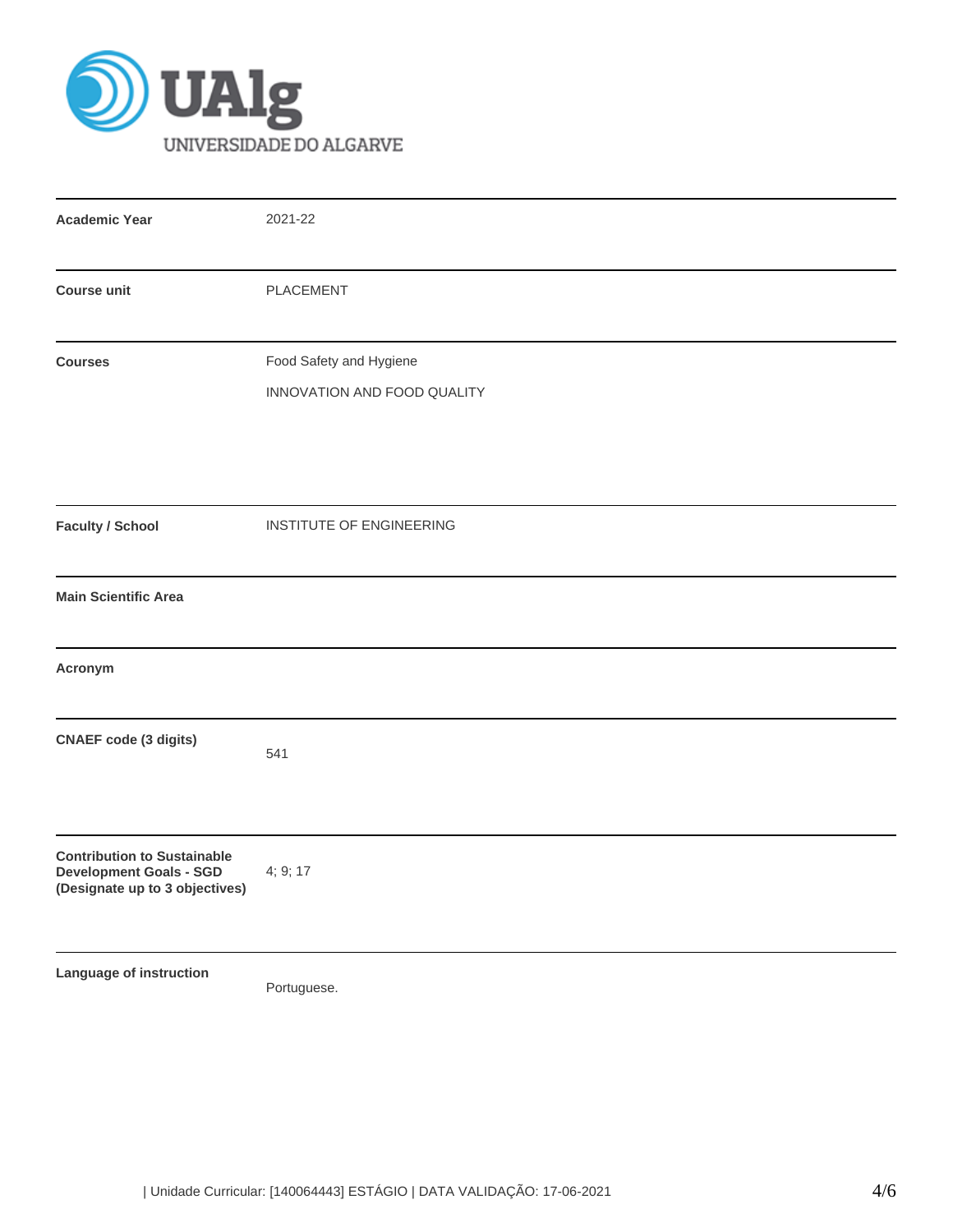

**Teaching/Learning modality**

In presence.

**Coordinating teacher** Isabel Maria Carneiro Ratão

**Teaching staff Type Classes Hours (\*)**

For classes taught jointly, it is only accounted the workload of one.



### **Pre-requisites**

no pre-requisites

### **Prior knowledge and skills**

It is recommended to have completed most of the curricular units.

### **The students intended learning outcomes (knowledge, skills and competences)**

To provide students with direct contact with professional practices and forms of intervention linked to the skills developed by throughout the course.

To develop students' human relationship skills for future professional performance.

Encourage and support the exchange between the educational institution and the business community.

#### **Syllabus**

The placement program must fall within the scope of the subjects covered during the general and technological training components of the course.

The placement plan is defined in advance between the Advisor Teacher and the Supervisor at the host company / institution. Training takes place in a work context under the supervision of the person in charge for 15 weeks to 40 hours / week, corresponding to a total of 600 h. The remaining hours will be used to carry out the Internship Report and correspond to the individual work of the student.